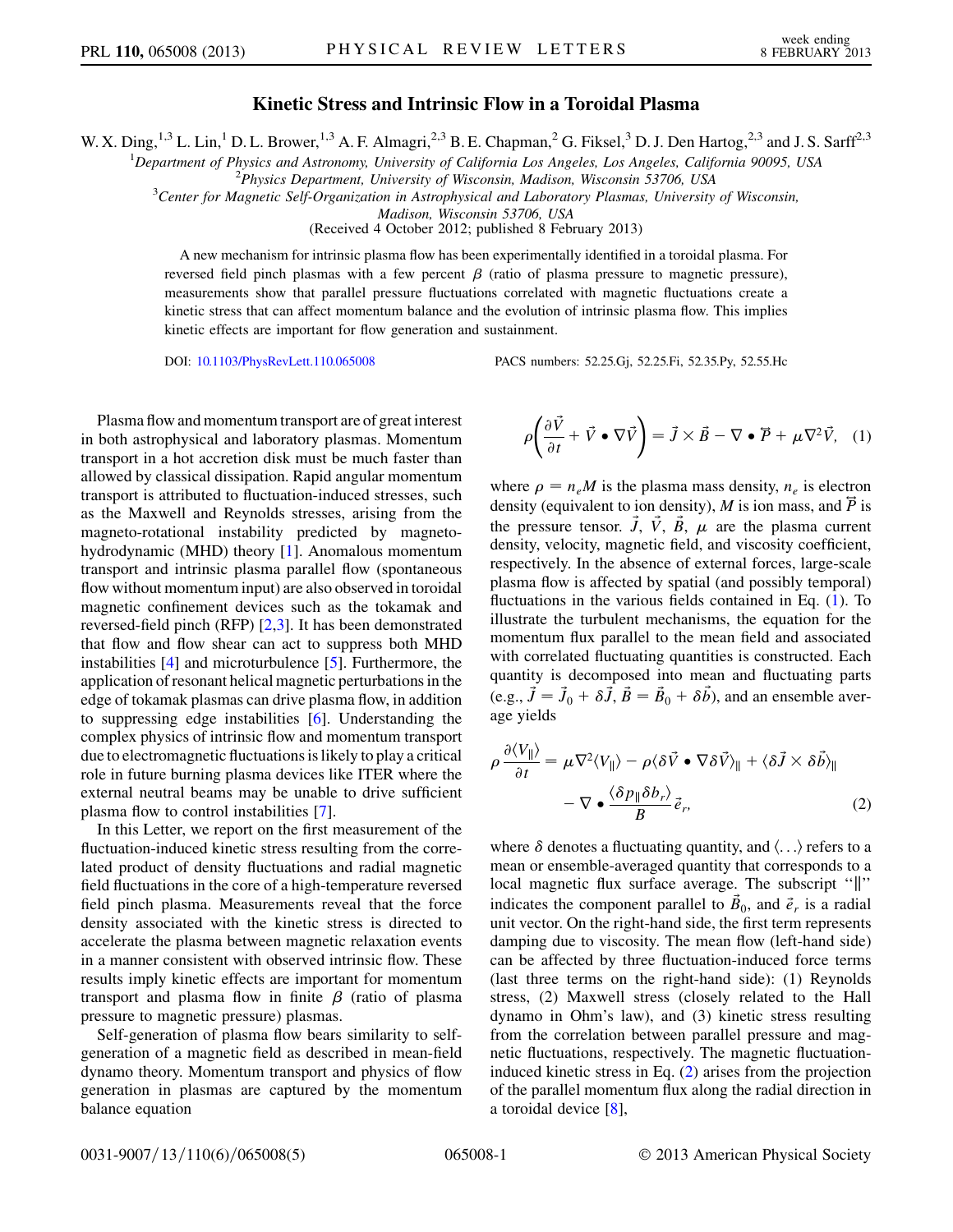$$
\Pi = \langle p_{\parallel} \vec{b} \bullet \vec{e}_r \rangle, \tag{3}
$$

where  $p_{\parallel}$  is the parallel momentum flux,  $\vec{b} = \vec{B}/B$  is a unit vector parallel to  $\vec{B}$ . Both the parallel momentum flux and magnetic field can be decomposed into mean and fluctuating components, i.e.,  $p_{\parallel} = p_{\parallel,0} + \delta p_{\parallel}$ ,  $B_r = B_{r0} + \delta b_r$ , and  $\delta p_{\parallel} = T_{\parallel} \delta n_e + n_e \delta T_{\parallel}$ , leading to

$$
\Pi = \frac{\langle \delta p_{\parallel} \delta b_r \rangle}{B} = T_{\parallel} \frac{\langle \delta n_e \delta b_r \rangle}{B} + n_e \frac{\langle \delta T_{\parallel} \delta b_r \rangle}{B}
$$

$$
= \Pi^n + \Pi^T,
$$
(4)

where  $\delta b_r$  is radial magnetic fluctuations,  $T_{\parallel}$  is plasma parallel temperature, and  $\langle B_{r0} \rangle = 0$ . Note that  $\Pi^n$  depends on density fluctuations and  $\Pi^T$  depends on temperature fluctuations correlated with  $\delta b_r$ . In this work, only the kinetic stress  $-\nabla \bullet \langle \Pi^n \vec{e}_r \rangle$  associated with density fluctuations is directly measured.

Measurements were carried out on the Madison Symmetric Torus (MST) RFP with major radius  $R_0 =$ 1.5 m, minor radius  $a = 0.52$  m, discharge current  $I_p =$ 350–400 kA, line-averaged density  $\bar{n}_e \sim 1 \times 10^{19} \text{ m}^{-3}$ , and temperature  $T_e \sim T_i \sim 300$  eV for deuterium plasmas [\[9\]](#page-4-4). The deuterium ion temperature and poloidal flow are measured by Rutherford scattering [\[10\]](#page-4-5). The core plasma flow velocity can also be inferred from the magnetic mode rotation speed, which is consistent with spectroscopic measurements [\[3](#page-3-2)]. A high-speed ( $\sim$  4  $\mu$ s), laser-based (432  $\mu$ m), polarimeter-interferometer system with 11 vertically viewing chords (separation  $\sim$  8 cm) is employed for the measurement of kinetic stress. A fluctuating magnetic field is obtained from Faraday-effect polarimetry, and an interferometer-differential interferometer system allows us to measure density fluctuations and their gradient  $[11,12]$  $[11,12]$ . Here we primarily focus on flow dynamics and kinetic stress away from transient sawtooth crash events and during sawtooth-free high-confinement plasma discharges achieved by using a pulsed-poloidal-current drive (PPCD), an inductive technique employed to reduce tearing instability  $[13]$  $[13]$  $[13]$ .

Typical MST discharges exhibit a quasiperiodic relaxation oscillation (sawtooth cycle) in many plasma parameters, e.g., density, temperature, and current density. During current flat top,  $t = 10-30$  ms in Fig. [1\(a\)](#page-1-0), the innermostresonant core tearing mode  $(m, n) = (1, 6)$ , driven unstable by the radial current density gradient, also displays a sawtoothing behavior [Fig. [1\(b\)](#page-1-0)]. Here  $(m, n)$  refer to the poloidal and toroidal mode numbers, respectively. In contrast, the (0,1) tearing mode, resonant at the reversal surface near the plasma edge ( $r/a \sim 0.8$ ), surges only at the crash event [Fig.  $1(c)$ ]. Correspondingly, plasma flow in the core displays a similar sawtooth cycle as shown in Fig.  $1(d)$ . The observed flow is always in the direction of the plasma current (co-current) in the core. The flow direction relative to the magnetic field depends on the initial vacuum toroidal field that is counter to the current



<span id="page-1-0"></span>FIG. 1. (a) Discharge current; (b) core resonant tearing mode  $(m/n = 1/6)$  activity; (c) edge resonant tearing mode  $(m/n = 1/6)$  $0/1$ ) activity; and (d) core mode rotation velocity for shot 1060 818 084. Sawtooth crashes occur at  $\sim$  15, 20, and 25 ms.

for this study. Temporal evolution of plasma flow exhibits a slow growth phase, often followed by saturation and then rapid relaxation at the sawtooth crash. These data evidence a strong correlation between flow dynamics and tearing mode activity. Intrinsic plasma flow is redistributed when the edge (0,1) tearing mode surges and within  $\sim$ 100  $\mu$ s momentum is transported outward during magnetic recon-nection [\[3](#page-3-2)]. The mean parallel flow profile,  $(V_{\parallel} =$  $\vec{V} \cdot \vec{B}/B_0$ , derived from a combination of the measured plasma flow, magnetic mode velocities, and the equilibrium magnetic field is shown in Fig.  $2(a)$ , at  $\sim$  1 ms prior to a crash. In the plasma interior, parallel flow is negative (i.e., opposing the local magnetic field direction) and slowly decreasing to zero near midradius,  $r/a \sim 0.5$ . Outside this radius, the plasma flow reverses sign and increases toward the edge. This spatial distribution supports global momentum conservation inside the plasma volume surrounded by a close-fitting conducting shell. However, the origin or drive of intrinsic plasma flow remains unknown since there is no external momentum input.

Line-integrated density and Faraday effect fluctuation measurements for the core resonant (1,6) mode are plotted in Figs.  $3(a)$  and  $3(b)$ , respectively. For global tearing instabilities of known mode number, the density and magnetic field fluctuation spatial profiles can be obtained by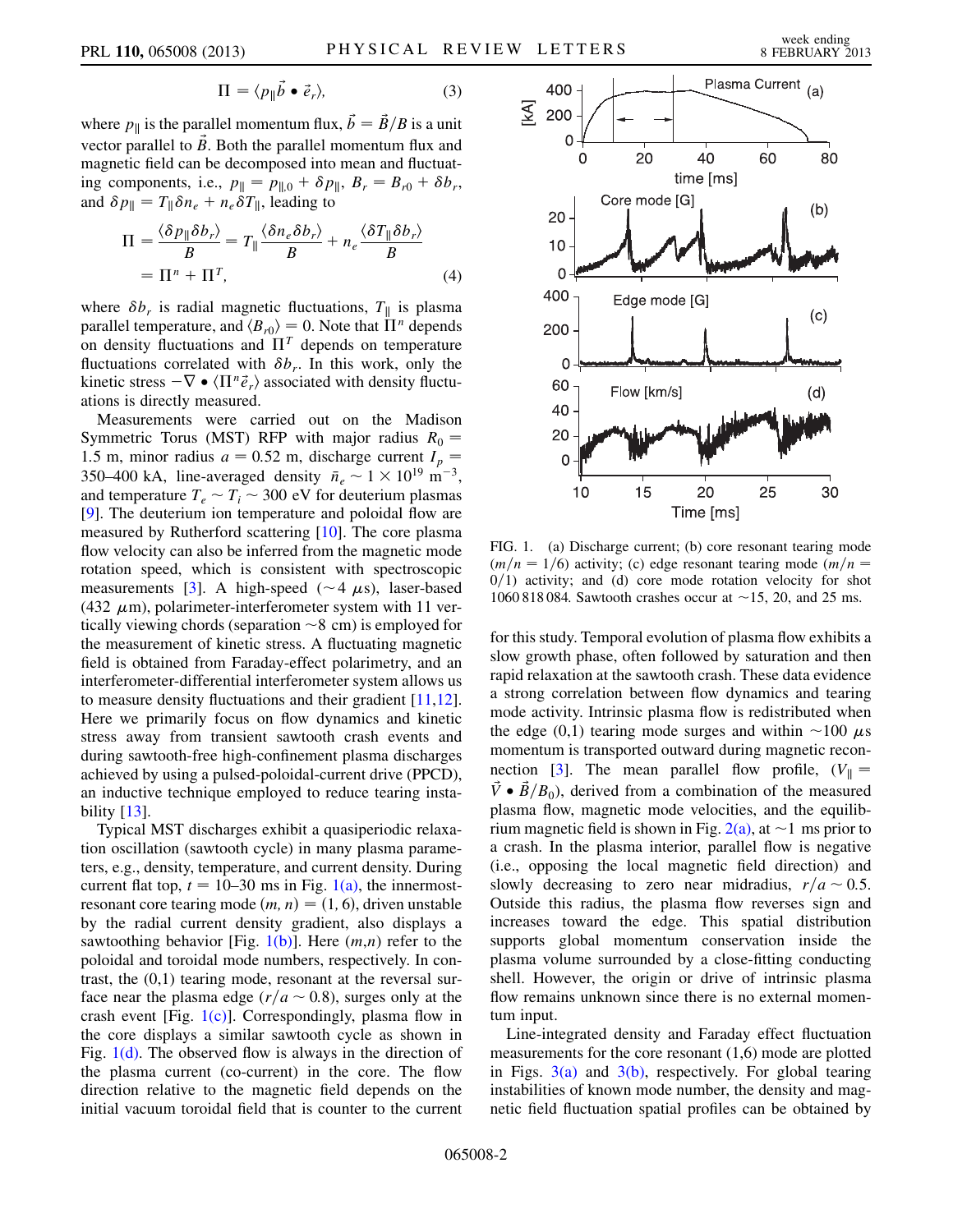

<span id="page-2-0"></span>FIG. 2. (a) Mean parallel flow profile at  $t = 1$  ms before sawtooth crash. Negative sign indicates that flow is opposite to magnetic field direction. (b) Time-averaged kinetic stress  $(-\nabla \bullet \langle \Pi^n \vec{e}_r \rangle)$  at  $t = 1$  ms before sawtooth crash summed over modes  $m = 1$ ,  $n = 6-15$ .

inversion using a minimization procedure as described elsewhere [\[14\]](#page-4-9). The local mode amplitude profiles are depicted in Figs.  $3(c)$  and  $3(d)$ , for density and magnetic (radial and poloidal) fluctuations, respectively. Density fluctuations vanish at the magnetic axis, reach a maximum near the location of the peak equilibrium density gradient, and then decrease towards the boundary. As expected, radial magnetic fluctuations associated with tearing modes peak in the core at the mode resonant surface and monotonically decrease to zero at the boundary. Poloidal



<span id="page-2-1"></span>FIG. 3. Measured line-integrated (a) density fluctuation profile (cross) for  $m/n = 1/6$  tearing mode. (b) Faraday rotation fluctuation (cross) profile. Best fits from inversion are represented by dashed line. (c) Local density fluctuations profile for  $m/n = 1/6$ tearing mode; dashed line is product  $|\delta n_e \delta b_r|$ . (d) Radial and poloidal magnetic fluctuation profiles for  $m/n = 1/6$  tearing mode. Modes with  $m = 1$  and  $n = 7{\text -}15$  have similar profiles.

magnetic field fluctuations are zero at the resonant surface, peaking on either side with opposite sign. The product,  $|\delta n_e \delta b_r|$ , has a maximum near the midradius as shown in Fig.  $3(c)$ . Dashed lines in Figs.  $3(a)$  and  $3(b)$  are derived by computing line integrals of the local profiles and represent a best fit to the data.

The kinetic stress  $(-\nabla \bullet \langle \Pi^n \vec{e}_r \rangle)$  direction, amplitude, and spatial distribution are shown in Fig.  $2(b)$ . The correlated product of density fluctuations and radial magnetic field fluctuations is achieved by ensemble averaging over more than 700 similar events and summed for modes  $m = 1$ ,  $n = 6-15$ . In the plasma core, the kinetic stress is about  $-0.25$  N/m<sup>3</sup> and reverses sign near half radius, reaching a maximum  $0.5 \text{ N/m}^3$  towards the edge. The kinetic force, which does not depend explicitly on plasma flow, tends to drive plasma flow with a spatial distribution and direction similar to the observed parallel flow. As shown in Fig.  $3(c)$ , the product of density and radial magnetic fluctuations peaks in the plasma interior and its derivative goes to zero at  $r/a \sim 0.5$ . Hence, the kinetic stress vanishes there. Positive and negative kinetic stresses act to drive a sheared plasma flow.

Plasma parallel flow dynamics, as seen in Fig. [1\(d\)](#page-1-0), can be divided into three phases: flow ramp-up, saturation, and crash. First, during the flow ramp-up phase, kinetic stress  $(-\nabla \bullet \langle \Pi^n \vec{e}_r \rangle)$  is negative in the core and tends to drive more negative flow  $(\rho \partial V_{\parallel}/\partial t < 0)$  as observed. As shown in Fig.  $1(d)$ , the flow increase between sawteeth (20–25 ms) is  $|\Delta V_{\parallel}| \approx 33$  km/s. An estimate of the flow generation rate is  $\rho \Delta V_{\parallel}/\Delta t \approx -0.20 \text{ N/m}^3$ . This force is comparable to the measured kinetic stress  $(-0.25 \pm$ 0.1 N/m<sup>3</sup>) at  $r/a = 0.26$  as shown in Fig. [2\(c\).](#page-2-0) These measurements indicate that the kinetic stress is large enough to generate the observed flow, assuming other fluctuation-induced forces are ignorable.

Second, during the flow saturation phase ( $\rho \partial V_{\parallel}/dt \approx 0$ ) [Fig.  $2(a)$ ], the kinetic stress must be balanced by dissipation, presumably turbulent since classical dissipation (250 ms) is much longer than the discharge duration. For transport analysis Eq. [\(2\)](#page-0-1) can be written phenomenologically as

$$
\rho \frac{\partial \langle V_{\parallel} \rangle}{\partial t} = -\nabla \bullet (\Pi_{\parallel, r} \vec{e}_r)
$$
  

$$
\Pi_{\parallel, r} = -\rho D^T \frac{\partial \langle V_{\parallel} \rangle}{\partial r} + \rho V_{\text{pinch}} \langle V_{\parallel} \rangle + R_s
$$
 (5)

where  $D<sup>T</sup>$  is turbulence-driven diffusivity,  $V_{\text{pinch}}$  is turbulence-driven pinch, and  $R_s$  is the residual stress that may arise from Reynolds stress, Maxwell stress, or kinetic stress [[15](#page-4-10)]. The pinch term results from toroidal effects, important for tokamak plasmas owing to the strong toroidal magnetic field [\[16\]](#page-4-11). While the pinch term has not been analyzed for the RFP, it is assumed small given that the poloidal magnetic field is dominant.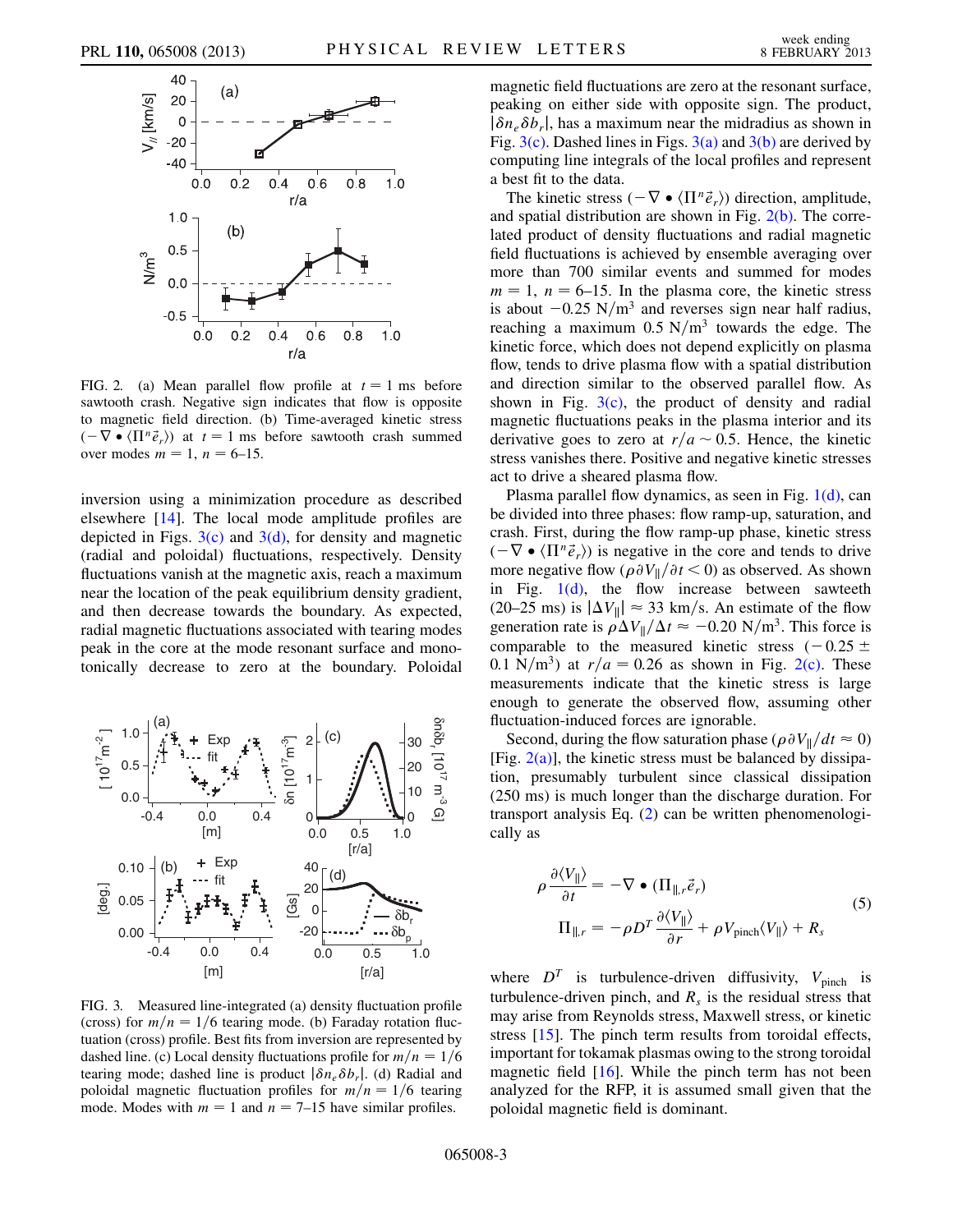To be near stationary, the flow gradient (diffusive term) must be sustained by residual stresses. In standard MST plasmas for which the magnetic field is expected to be stochastic, previous transient transport experiments using biased electrodes revealed that the momentum confinement time is approximately equal to energy confinement time  $(1-2 \text{ ms})$  [[17](#page-4-12)] for the between crash phase, consistent with quasilinear theory [\[18\]](#page-4-13). The turbulent diffusivity is approximately  $D^T \approx D_m V_{i, \text{th}} \sim 5.0 \text{ m}^2/\text{s}$  using measured plasma parameters, where  $D_m \sim 0.5 \times 10^{-4}$  m is the magnetic field line diffusion coefficient [[19](#page-4-14)] determined from field line tracing  $[20]$  and  $V_{i,th}$  is the ion thermal speed. With this information we can evaluate the diffusive term  $\rho D^T \frac{\Delta V_{\parallel}}{\Delta r}$  ~ (2.0 ± 1.0) × 10<sup>-2</sup> N/m<sup>2</sup> [see Fig. [2\(a\)\]](#page-2-0), which depends explicitly on flow. In addition, from Fig. [2\(b\)](#page-2-0), we estimate  $\Pi^n \approx (r/2)\nabla \bullet (\Pi^n \vec{e}_r) \approx 1.8 \times 10^{-2} \text{ N/m}^2$ at  $r/a = 0.26$  in the core. The measured  $\Pi^n$  is comparable in magnitude to the stochastic field diffusion that provides a flow saturation mechanism. Therefore, the kinetic stress can generate flow  $(\rho \partial \langle V_{\parallel} \rangle / \partial t \neq 0)$ , when stochastic field diffusion is negligible due to low initial velocity, and sustain flow at saturation  $(\rho \partial \langle V_{\parallel} \rangle / \partial t = 0)$  when the kinetic stress is balanced by stochastic field diffusion.

Third, during a sawtooth crash phase, momentum transport is even faster (within 100  $\mu$ s) than that expected from stochastic magnetic field diffusion [\[14\]](#page-4-9). This fast momentum transport is likely the result of very large Maxwell and Reynolds stresses when significant three-wave nonlinear coupling among tearing modes occurs as reported in Ref. [\[21\]](#page-4-16).

On MST, magnetic fluctuations can be controlled by deliberately applying inductive PPCD, which alters the current density profile to suppress tearing activity. This results in dramatically improved particle and energy confinement leading to tokamak-like confinement  $[13]$  $[13]$  $[13]$ . As shown in Fig.  $4(a)$ , intrinsic flow shows an increase at the onset of PPCD at about 10 ms, reaches a maximum of 27 km/s at  $t = 13$  ms, and then gradually decreases to  $\sim$ 13 km/s at  $t = 20$  ms. Plasma temperature (and density) reach their maximum value at  $t \sim 18$  ms. During this time, both core tearing mode and line-averaged density fluctuations [Fig. [4\(b\)\]](#page-3-4) track the parallel plasma flow dynamics, further indicating a strong correlation between intrinsic flow and fluctuations. The time-averaged (between 15 and 20 ms) kinetic stress measurement during PPCD is shown in Fig.  $4(c)$ . The kinetic stress profile at peak confinement (15–20 ms) is similar to that in standard plasmas but ten times smaller due to the suppression of tearing activity. Both kinetic stress and stochastic magnetic field diffusion are greatly suppressed during highconfinement PPCD plasmas. The observed flow decay in Fig.  $4(a)$  may be associated with electrostatic turbulence as is thought to be the case for tokamaks [\[15\]](#page-4-10).

Momentum transport and plasma flow from currentdriven tearing instabilities in RFP plasmas have been



<span id="page-3-4"></span>FIG. 4 (color online). (a) Core plasma parallel flow, and (b) (1,6) tearing mode magnetic and line-averaged density fluctuations at  $r/a = 0.5$  during PPCD (10 < t < 20 ms). (c) Kinetic stress profile for time intervals 10–12 ms (circles) and 15–20 ms (diamonds).

investigated computationally using MHD [[22\]](#page-4-17) and nonreduced MHD equations [[23\]](#page-4-18). It was found that the Reynolds and Maxwell stresses are large and tend to oppose each other as observed in the edge of MST plasmas. Nevertheless, experimentally establishing the existence of the kinetic stress in moderate  $\beta$  plasmas emphasizes that kinetic effects beyond MHD, and its two-fluid extensions are required to fully understand intrinsic plasma rotation and momentum transport.

In summary, the first direct measurement of magneticfluctuation-induced kinetic stress has been made in the core of a high-temperature plasma. The observed kinetic stress acts as a force driving plasma flow and can be balanced by stochastic magnetic-field-induced momentum diffusion to sustain a near stationary parallel flow.

The authors would like to thank Professors S. Prager, P. Terry, and V. Mirnov for useful discussions. This work was supported by the U.S. Department of Energy.

- <span id="page-3-1"></span><span id="page-3-0"></span>[1] S. A. Balbus and J. F. Hawley, [Rev. Mod. Phys.](http://dx.doi.org/10.1103/RevModPhys.70.1) **70**, 1 (1998).
- <span id="page-3-2"></span>[2] J. E. Rice et al., *Phys. Rev. Lett.* **106**[, 215001 \(2011\).](http://dx.doi.org/10.1103/PhysRevLett.106.215001)
- [3] S.C. Prager et al., [Plasma Phys. Controlled Fusion](http://dx.doi.org/10.1088/0741-3335/37/11A/021) 37, [A303 \(1995\)](http://dx.doi.org/10.1088/0741-3335/37/11A/021); D. J. Den Hartog, J. T. Chapman, D. Craig, G. Fiksel, P. W. Fontana, S. C. Prager, and J. S. Sarff, [Phys.](http://dx.doi.org/10.1063/1.873439) Plasmas 6[, 1813 \(1999\)](http://dx.doi.org/10.1063/1.873439).
- <span id="page-3-3"></span>[4] E. J. Strait, T. Taylor, A. Turnbull, J. Ferron, L. Lao, B. Rice, O. Sauter, S. Thompson, and D. Wróblewski, *[Phys.](http://dx.doi.org/10.1103/PhysRevLett.74.2483)* Rev. Lett. 74[, 2483 \(1995\).](http://dx.doi.org/10.1103/PhysRevLett.74.2483)